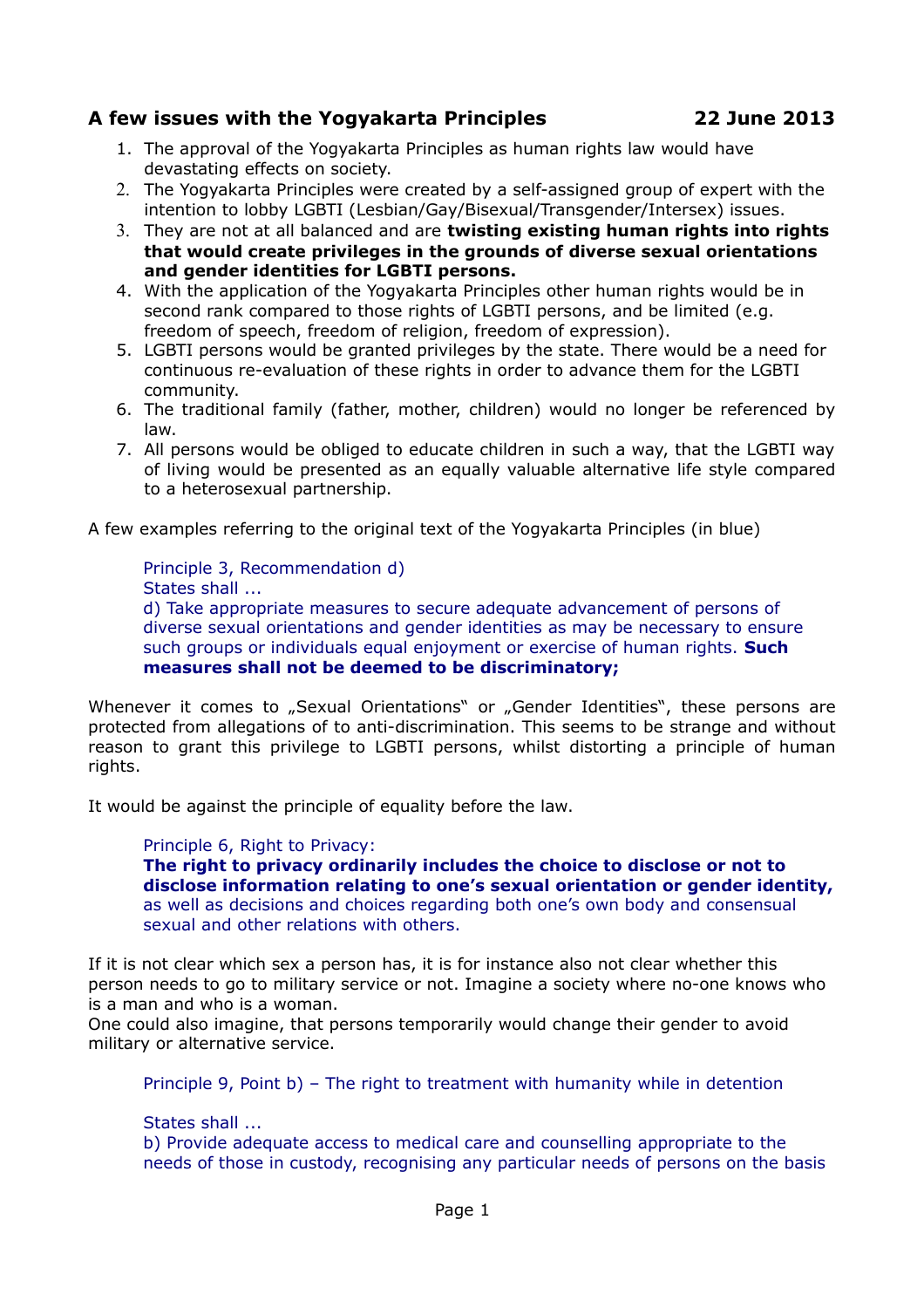of their sexual orientation or gender identity, including with regard to reproductive health, access to HIV/AIDS information and therapy and **access to hormonal or other therapy as well as to gender-reassignment treatments where desired;**

This would mean that the state would need to carry all or a significant cost for the change of gender, is a person wishes to change his or her gender/sex.

Principle 14, ... continuous improvement of living conditions ...

It is unclear how anybody could guarantee such a right in times of economic uncertainty. Continuous improvement of living conditions as human right is unheared as human right.

Principle 15, Point d) Right to adequate housing

States shall ...

d) Establish social programmes, including support programmes, to address factors relating to sexual orientation and gender identity that increase vulnerability to homelessness, especially for children and young people, including social exclusion, domestic and other forms of violence, discrimination, lack of financial independence, and rejection by families or cultural communities, as well as to promote schemes of neighbourhood support and security;

This Principle would cause betterment of LGBTI Persons. Why would this not be applicable to everybody?

Principle 16 b) Right to Education Everyone has the right to education, without discrimination on the basis of, and

taking into account, their sexual orientation and gender identity.

This point is not about the right to education, but to request specific LGBTI content to be mandatory in the educational system.

This Principle is in conflict with freedom of religion and the right of parents to educate their children according to their values.

Principle 18 Points a) and d) – Protection from medical abuses.

States shall ...

a) Take all necessary legislative, administrative and other measures to ensure full protection against harmful medical practices based on sexual orientation or gender identity, including on the basis of stereotypes, whether derived from culture or otherwise, regarding conduct, physical appearance or perceived gender norms;

d) Ensure protection of persons of diverse sexual orientations and gender identities against unethical or involuntary medical procedures or research, including in relation to vaccines, treatments or microbicides for HIV/AIDS or other diseases;

In this principle again betterment is given on the grounds of "sexual orientation" and "gender identity". Why can't this principle be not applied for everybody?

Principle 19, Point d) – Right to Freedom of Opinion and Expression

States shall ...

d) Ensure that notions of public order, public morality, public health and public security are not employed to restrict, in a discriminatory manner, any exercise of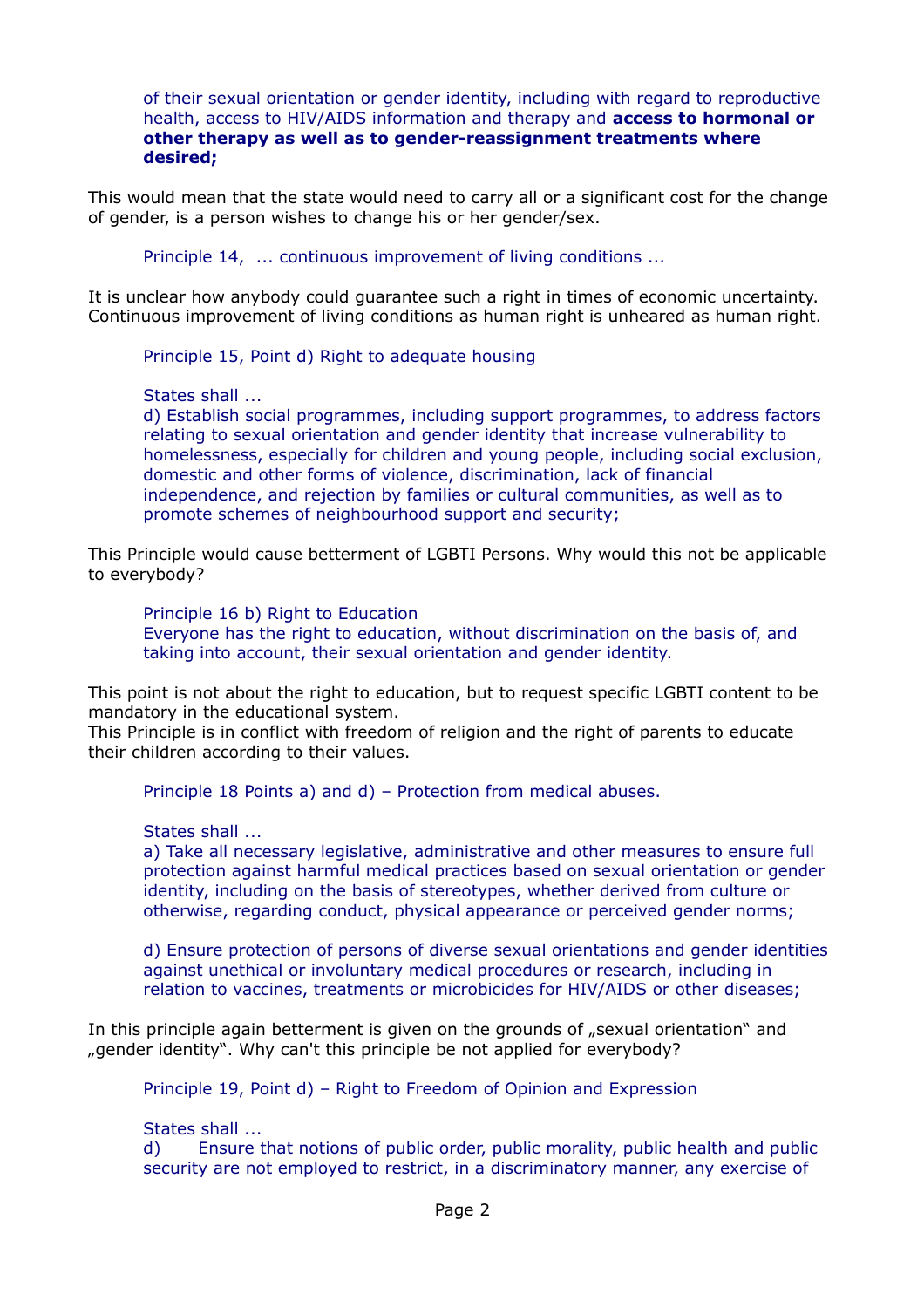## freedom of opinion and expression that affirms diverse sexual orientations or gender identities;

This clause would have devastating effects on the freedom of opinion and expression. If the particular interests of the LGBT rights movement supersede concerns of public order and morality, any other pressure group may make legitimately make the same claims. The notions of public order and public morality would therefore be completely undermined by this clause.

Instead of ensuring the right of freedom of speech and expression, it is enhanced for one group, but restriced for the rest of socitey.

## Principle 20 - The right to freedom and peaceful assembly and association

It should be noted that, associations, assemblies and demonstrations promoting the LGBT lifestyle would be the only ones not being subject to any restriction of public order and morality; it would give them unlimited freedom to insult or provoke persons not sharing their views or opposing the promotion of their agenda.

### **This kind of privilege is completely unacceptable in a democratic society; to accept it would mean to give up democracy in exchange for the LGBT agenda.**

One is astonished to see such a proposal coming from a 'distinguished group of human rights experts'.

Principle 21 – The right to freedom of thought, conscience and religion Everyone has the right to freedom of thought, conscience and religion, regardless of sexual orientation or gender identity. **These rights may not be invoked** by the State to justify laws, policies or practices which deny equal protection of the law, or discriminate, on the basis of sexual orientation or gender identity.

"... these rights may not be invoked ..."

### **Instead of granting Freedom of thought, conscience and religion, these rights may not be invoked when it comes to sexual orientation and gender identity.**

This is a substantial undermining of human rights as we know them today.

Principle 24: The right to found a family

Everyone has the right to found a family, regardless of sexual orientation or gender identity. **Families exist in diverse forms.** No family may be subjected to discrimination on the basis of the sexual orientation or gender identity of any of its members.

This principle abolishes the definition of family as being father, mother and childre. The sentence: Families exist in diverse forms, allows any artifical construct of family. You could imagine more than 2 parents, not only human children, but also pets and so on. This definition would allow freedom to even allow an enterprise to be a family member.

Point b) states:

```
States shall ...
b) recognise the diversity of family forms, including those not defined by
```